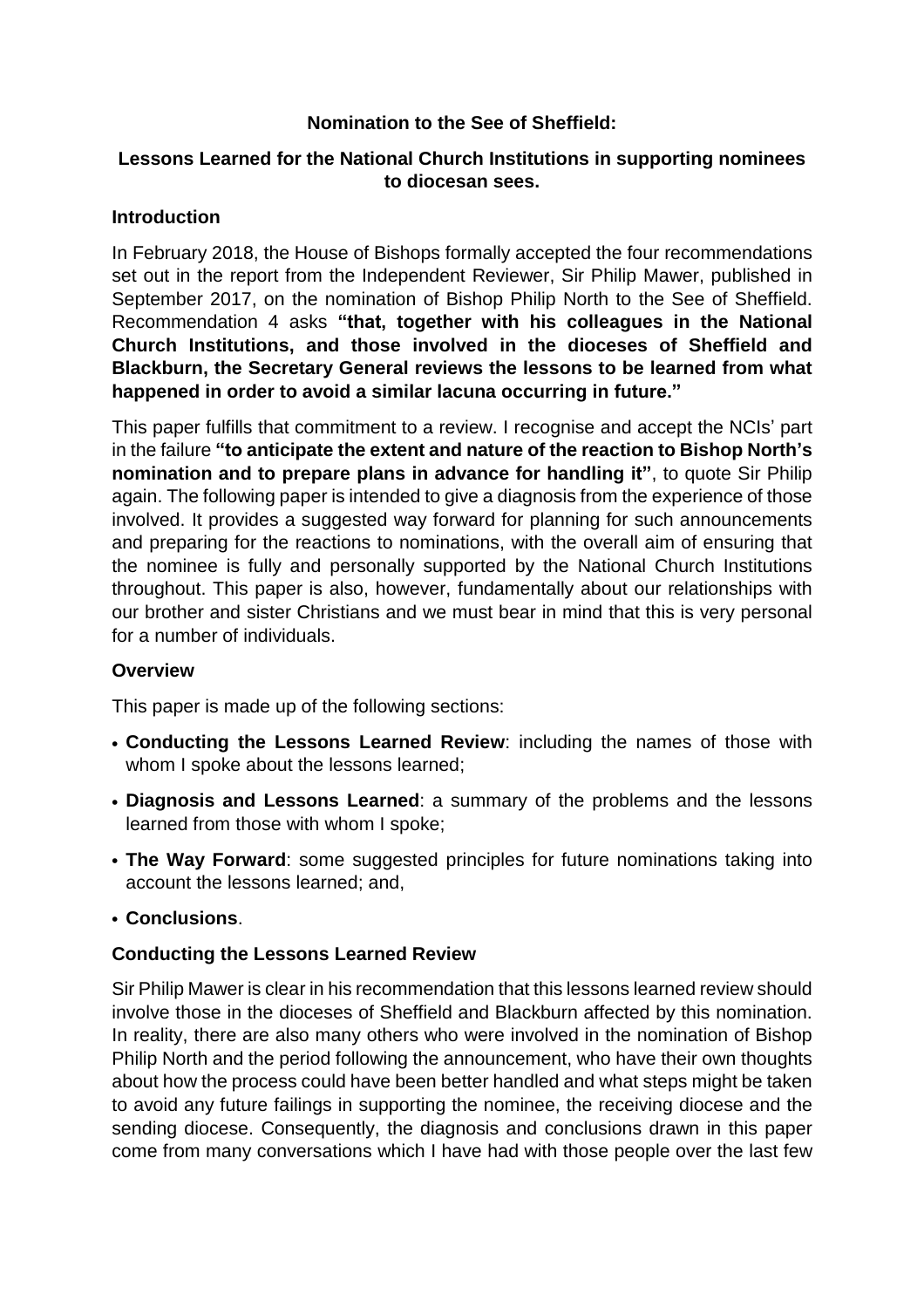months. Those with whom I have had conversations which have contributed to this review are:

Diocese of Blackburn: **Bishop Julian Henderson** - Bishop of Blackburn **Bishop Philip North** - Bishop of Burnley Diocese of Sheffield: **Heidi Adcock** - Sheffield Diocesan Secretary **Bishop Peter Burrows** - Bishop of Doncaster and former Acting Bishop of Sheffield **LJ Buxton** - Sheffield Diocesan Communications Director **Canon Abi Thompson** – former Sheffield Dean of Women's Ministry Bishops: **Archbishop John Sentamu** – Archbishop of York **Bishop Libby Lane** - Bishop of Stockport National Church Institution Staff: **Revd Arun Arora** – former Director of Communications **John Bingham** – Head of Media **Caroline Boddington** – Archbishops' Secretary for Appointments Other: **Edward Chaplin** – Prime Minister's Appointments Secretary **Richard Tilbrook** – Prime Minister's Deputy Appointments Secretary

It is worth noting that I have not sought to engage with those many people who commented on Bishop Philip's nomination, both for and against, but who were not involved in the official process, either at diocesan or national level. This document is intended to focus on the lessons for the national Church institutions and their work with dioceses in supporting nominees to diocesan sees. Further, Sir Philip Mawer deals thoroughly in his review with the many, varied views of those who were affected by or commented on the original nomination.

# **Diagnosis and Lessons Learned**

The following diagnoses and lessons learned are not attributed to individuals but are a summary of the main points which came out of the conversations with those listed above. Many of those I spoke to made similar points. There was an overall willingness to make changes to the way in which nominees for diocesan sees are supported. I have used headings to group together the similar comments and provide a summary of these conversations. The overall approach recommended, of diocese and NCIs being more proactive together about planning for the announcement of a new bishop, has been put into place in planning for recent appointments of a new Bishop of London and a new Bishop of Bristol.

## Pre-announcement planning and issues around confidentiality

It is generally acknowledged that, as with other appointments, there is a need for confidentiality around the CNC process. However, it should also be acknowledged that the level of confidentiality previously required can pose problems for those involved in preparing for the announcement: namely the nominee, the sending diocese and the receiving diocese. Further, it is often the case that only two members of senior staff in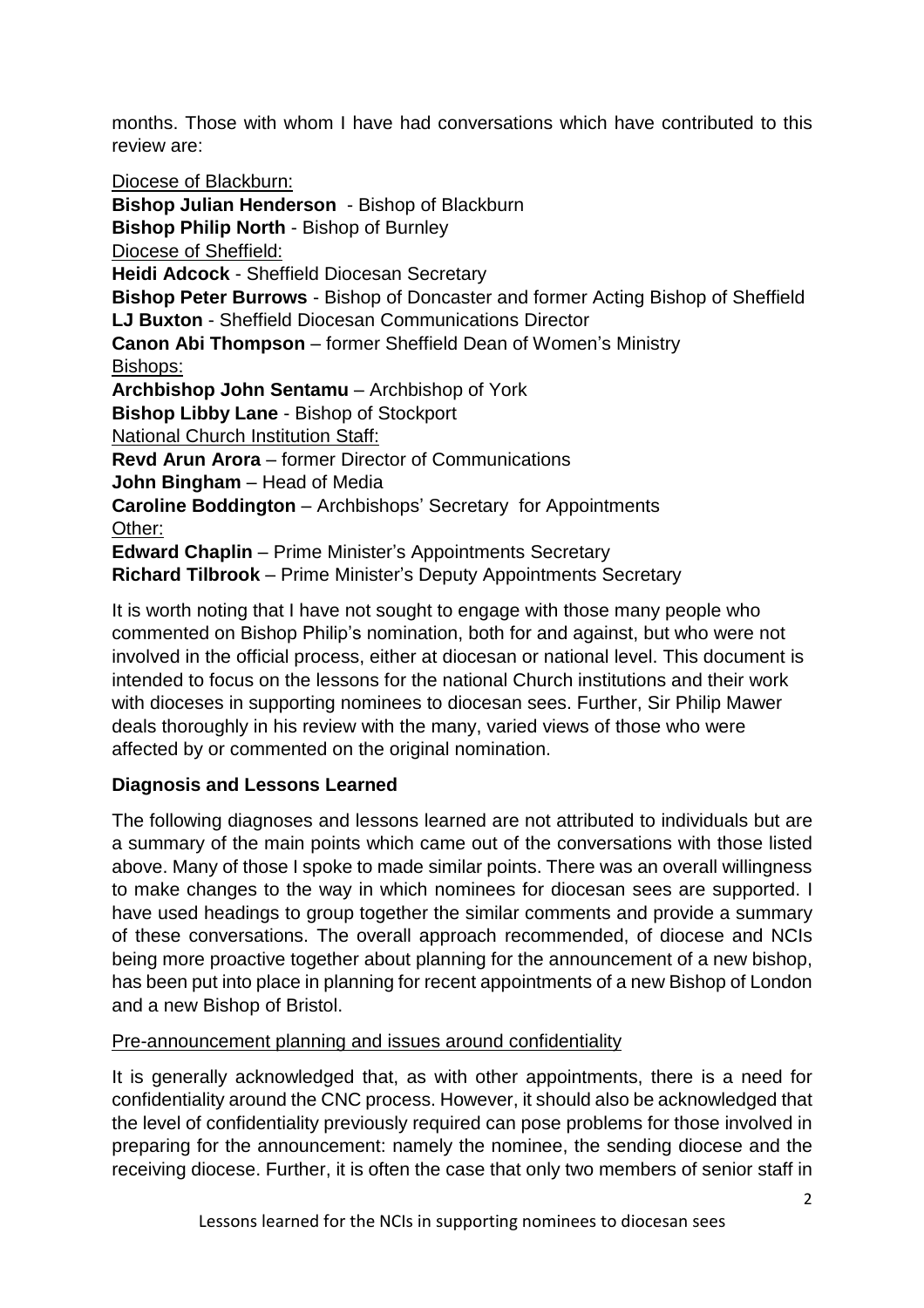the receiving diocese know the name of the nominee until shortly before the announcement. It is those people who must arrange all the practicalities of the announcement.

From my conversations with the Diocese of Sheffield, it appears that this posed two major problems: First, given the short amount of time between nomination and announcement, there is a lot of work for two people to do. Secondly, this can cause an awkwardness and tension between senior staff who know the name of the nominee and those who don't, especially if the Diocesan Secretary is not informed. Meanwhile, the nominee may talk to those few people organising the announcement, but beyond that may feel they have little or no personal support in what can be a time of huge transition. For both the receiving diocese and the nominee, there has in the past been a lack of clarity about who can be involved in discussing the process, which has sometimes generated feelings of unease and a lack of support. Though this conclusion is drawn from the experience of the Diocese of Sheffield and Bishop Philip, it should be noted that this is not unique to this situation, and other bishops have shared similar experiences with me.

While confidentiality is important, the lesson to be learned from the situation in Sheffield, and the similar stories from other bishops, is that clear points of contact and lists of those who can be brought into the planning of the announcement need to be established for the nominee and the receiving diocese, to ensure proper support. I comment further on details of this a little later on.

#### Communications training

One area of support and preparation for the nominee which already does take place within this process is communications training. This is usually one session held by the national Director of Communications (or a deputy) and the Director of Communications in the receiving diocese with the nominee. Any potentially difficult questions or topics which may arise are discussed and the nominee is given training on how he or she would like to answer these questions. While this has often proved useful, it is clear from a number of cases that more thought could be given to any potentially contentious issues, and dealing with reactions post-announcement. This might cover the nominee's own views on certain topics, the plan they have for their ministry in the diocese, and general issues of the day. However, the Directors of Communications, both for the National Church and for the diocese, have usually prepared this training in isolation, relying on their own knowledge for preparing any issues or contentious topics which might arise. Further, the communications training tends to come towards the end of the process, not long before announcement. This does not allow for much, if any, follow-up or further training. In some cases, especially with appointments where it is known that there may be strong reactions, there has not been enough time for thorough preparation. There is normally a further day of training for the nominee before installation, but it was not possible to schedule this for Bishop Philip.

It is clear that the lesson to be learned here is to start a process of communication training as early as possible and to allow time, where appropriate, for more than one session. Furthermore, there is also scope for bringing more colleagues from the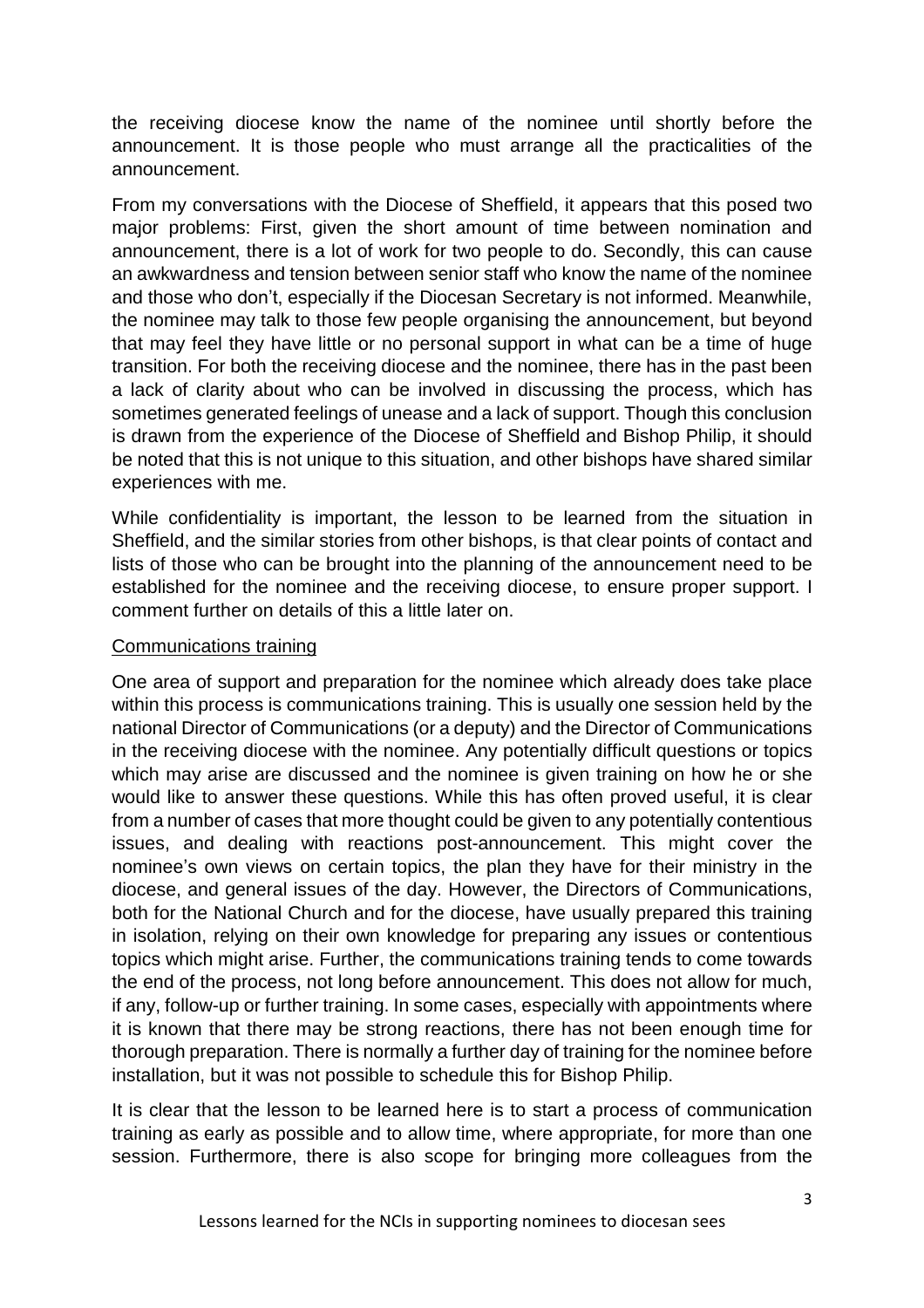National Church Institutions into this training, as people who may understand potentially contentious issues and be able to help the nominee discuss them.

# Support from the National Church Institutions

As I have mentioned above, there has been clear support to the nominee from the National Church Institutions with regards to communications training, though I am recommending that more should be done around this. I should also be clear that the staff in the Archbishops' Advisers for Appointments and Development offer considerable support to the CNC and nominee, especially before the announcement is made. However, what is clear from the process in Sheffield after the announcement of Bishop Philip as the nominee to the See of Sheffield, is that there was no clear point of contact or line of communication between the nominee, the receiving diocese and the National Church Institutions. After the announcement of Bishop Philip's nomination, many of those in Church House with a legitimate interest were either not aware of the scale of negative reactions in some parts of Sheffield diocese to the announcement of Bishop Philip's nomination, or felt it was not their role to address it. Any additional support from the National Church Institutions therefore came too late in the process.

There is a clear lesson here, namely, it is pivotal that, from the beginning, the nominee and the receiving diocese know that they have support from the National Church Institutions and know who to contact for what purpose. Further, it should not be left to the diocese to deal with the national ramifications of the announcement, especially in situations where adverse and negative reactions can be pre-empted and any lasting damage to the nominee and diocese can be prevented. Put very simply, there has not in the past been enough national involvement in the planning for the outcomes of the announcement, which has tended to be led by the candidate and the receiving diocese. However, this has drawn attention to our duty to support the nominee and the receiving diocese to ensure that the nominee is fully able to launch their ministry in the best possible way.

However, the National Church Institutions cannot and should not operate without local advice. They need to listen to thoughts and opinions from within the diocese. This may be around the timing of the announcement or opinions on how the diocese might react. There must be what one person consulted described as "cultural simultaneous translation" to ensure that those working for the National Church Institutions truly understand the context, language and culture in the diocese, and therefore surrounding the announcement. This would also take into account the secular and civic context and impact. The National Church, the relevant Archbishop's office and the receiving diocese must work together, pooling knowledge and experience to support both the nominee and also those who may have concerns about their ministry.

## The Five Guiding Principles in practice

One element in the variety of reactions at national level to the nomination of Bishop Philip to the See of Sheffield called into question the Five Guiding Principles set out in the *House of Bishops' Declaration on the Ministry of Bishops and Priests*. It also became apparent that there were those in the Diocese of Sheffield who themselves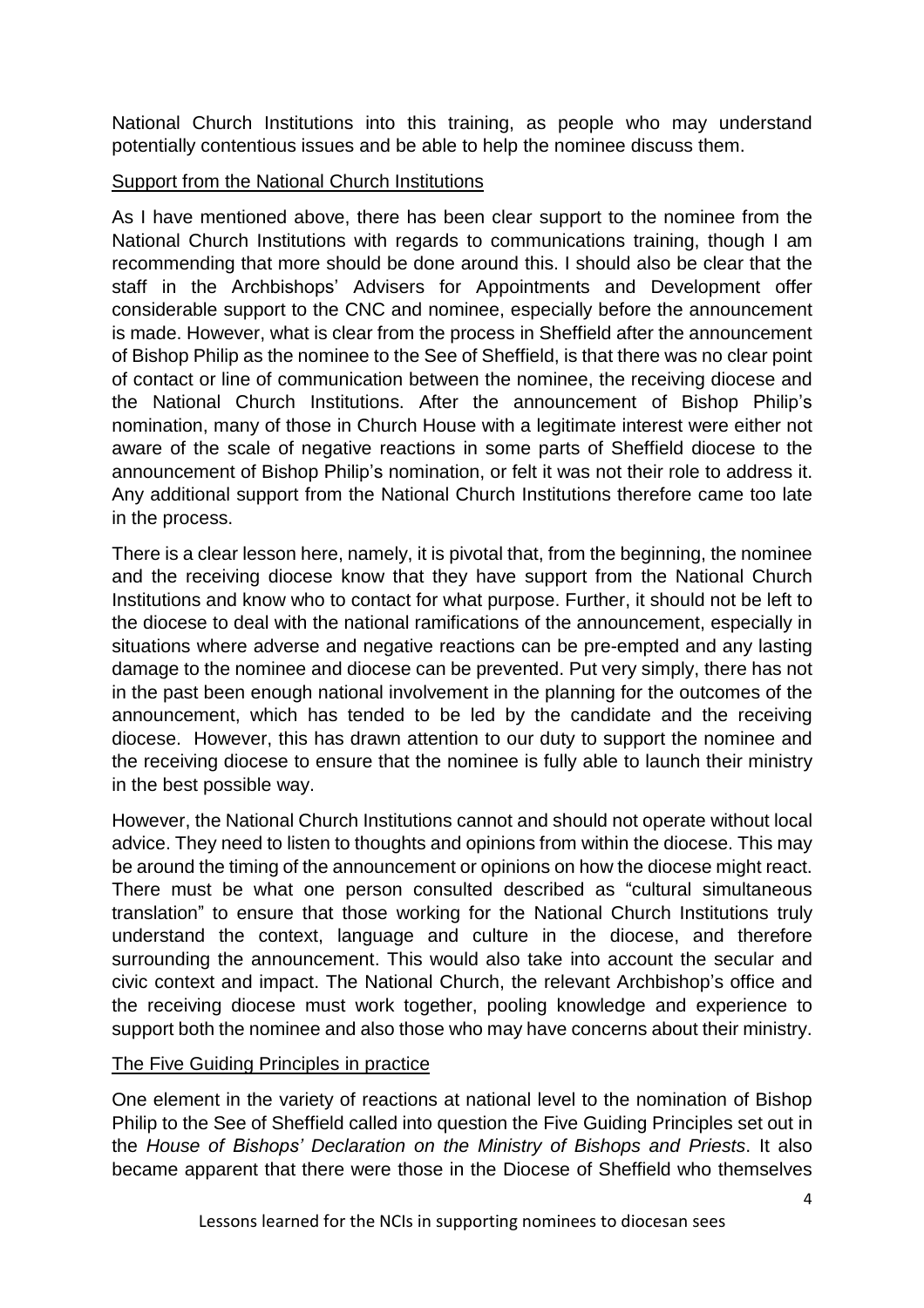did not fully understand that these principles would allow for a non-ordaining bishop to become their diocesan bishop. It is clear that there was inadequate explanation of, and dialogue about the Five Guiding Principles and what it would mean for a diocese to receive a non-ordaining bishop as its diocesan bishop.

I have avoided considering the particular implications of this case in this brief review. The Archbishops commissioned Sir Philip Mawer to review this case. The House of Bishops has subsequently accepted Sir Philip's recommendations, and established an Implementation and Dialogue Group, a balanced group looking at how to implement and explain the Five Guiding Principles in practice.

It is fair to say that, following the settlement, not enough was done to educate those in dioceses of the possibility of non-ordaining bishops continuing to be appointed to sees. Consequently, this nomination would have come as a shock to those who did not know or think that this was possible. I look forward to hearing the progress of the Implementation and Dialogue Group when it reports to the House of Bishops. I therefore do not deal further here with the specific case of the See of Sheffield.

I also understand that the Vacancy in See Guidelines used by dioceses as they prepare for a CNC have been amended to include this and that the Appointments Secretaries are working more closely with dioceses at these early stages to ensure that they understand this.

This summary of main diagnoses and lessons learned is not exhaustive and there were many further comments which we will draw on to help guide detailed implementation. I hope though that this brief summary gives a clear steer for how the NCIs may better support nominees in all future nominations.

## **The Way Forward**

It is clear that the main issue identified is a lack of joined-up planning and communication both pre- and post-announcement. To avoid any future similar lacuna, it will be key to ensure that there is a clear triangle of communication between the receiving diocese, Church House and Lambeth/Bishopthorpe. I therefore recommend the following way forward for this process:

First, that the Archbishops' Secretary for Appointments will ensure that the following NCI staff are kept abreast of any significant issues arising from the Vacancy in See and CNC process:

- o The Secretary General of the Archbishops' Council;
- o The national Director of Communications;
- o The relevant Archbishop's Head of Communications;
- o Other Lambeth and/or Bishopthorpe Senior Staff, as appropriate.

This group may then meet as necessary during the process to begin planning for any potential diocesan and national ramifications, and reactions to the appointment.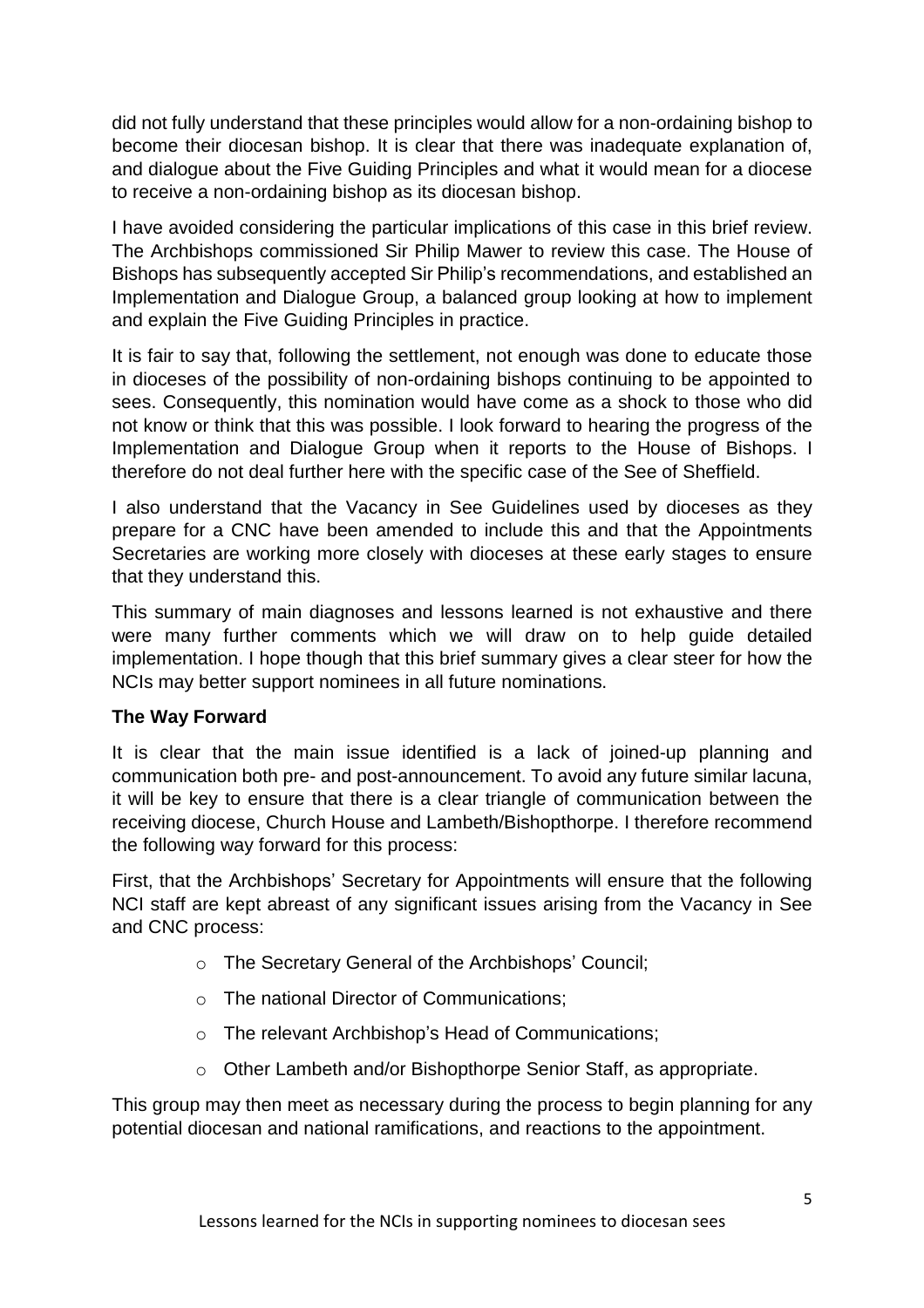The Archbishops' Secretary for Appointments will convene a group comprising these people, the Prime Minister's Secretary for Appointments and representatives from the diocese (see below) to create a detailed communications timetable, in the light of the candidate who has been identified. The aim of the group is to support the candidate through the announcement and any ongoing issues. The Archbishops' Secretary for Appointments will liaise with the candidate about their possible involvement in meetings.

This group will, for each diocesan see to be filled,

- Identify whether or not there may be issues or reactions which will need to be addressed after the announcement both nationally and within the diocese;
- Decide how much communications training the nominee might require, whether more than one session is needed, and whether other staff might be helpful in this training;
- Agree where additional briefings might be required and who these should be with;

Secondly, that the circle of confidentiality within the receiving diocese is widened to include:

- o The Acting Diocesan Bishop;
- o The Diocesan Secretary; and,
- o The Diocesan Director of Communications.

This circle of people within the receiving diocese (which will also include one member of the diocesan representatives on the CNC, any member of the senior staff team or if no member was present, someone else) would then be able to plan together for the announcement, and feed in local advice to the group of National Church staff arranging the announcement date. Indeed, this has already been implemented in the vacancies in the See of London and Bristol and has proved to be helpful.

These two groups will work together and bring into the circle of confidentiality, at the appropriate time, other key stakeholders who would be helpful in determining the reactions and how these should be handled. These might include the Dean of Women's Ministry or Provincial Episcopal Visitor, for example. This will be done judiciously and on a selective basis, according to the particular circumstances of the case.

It is for the Archbishops' Secretary for Appointments to be the main point of contact with the national church for the nominee, especially with regard to any concerns they may have about the announcement and reactions. Of course, at a certain stage, the nominee will have more contact with the diocesan staff as detailed above to arrange the announcement. I would also suggest that the group consider for each nomination whether there would be an advantage in offering to the nominee an accompanier, ideally another senior bishop, who can offer personal and pastoral support. If such a